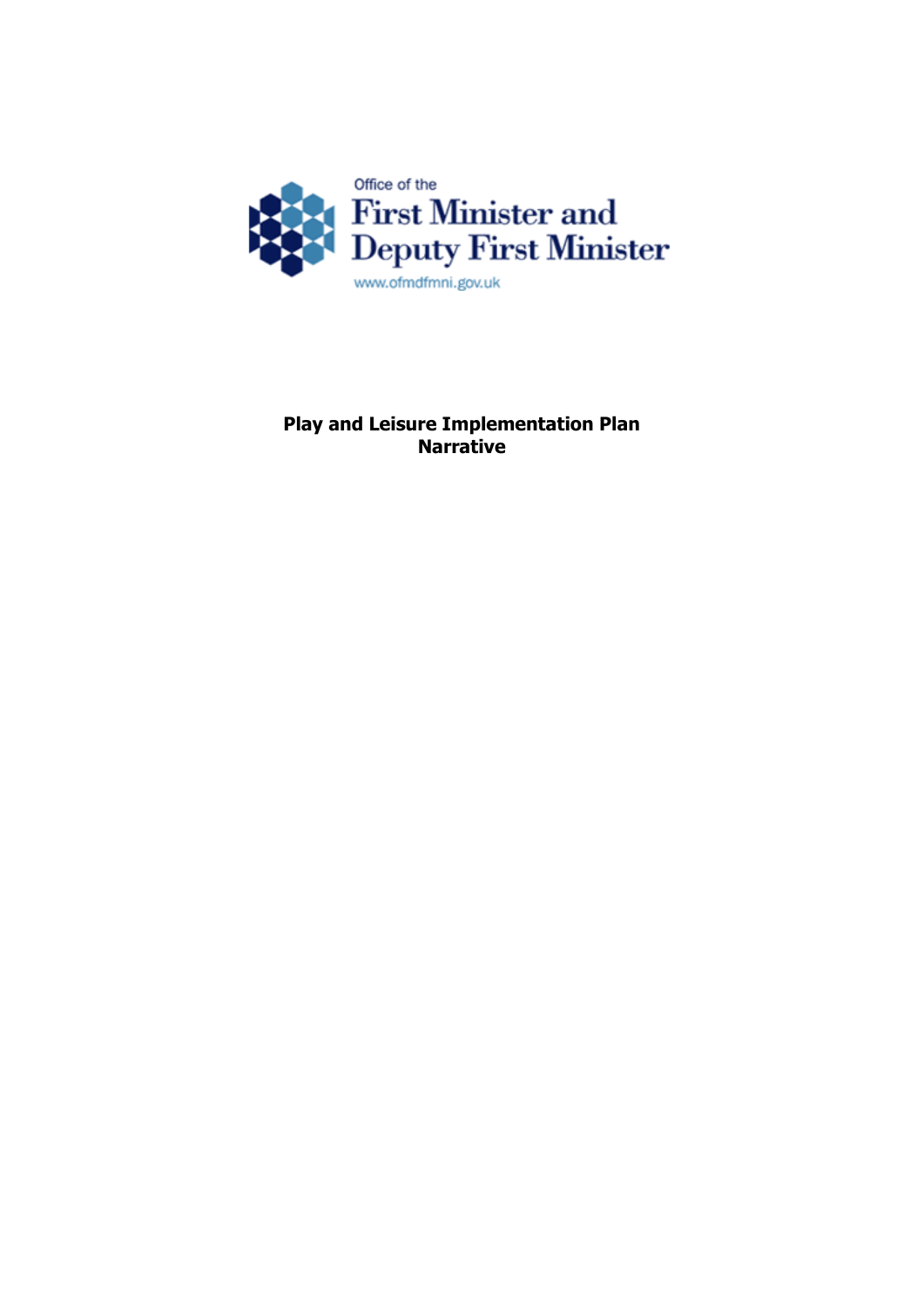# **Contents**

|                                                   | <b>Foreword</b>                                                                                                                                                                | 1                          |
|---------------------------------------------------|--------------------------------------------------------------------------------------------------------------------------------------------------------------------------------|----------------------------|
| Introduction - The Importance of Play and Leisure |                                                                                                                                                                                | 2                          |
| 1                                                 | The Case for a Play and Leisure Implementation Plan                                                                                                                            | 5                          |
| 1.1<br>1.2<br>1.3                                 | Why do we need a Play and Leisure implementation Plan?<br>What does the Implementation Plan look like?<br>Who is the Implementation Plan for?                                  | 5<br>7<br>8                |
| $\overline{2}$                                    | <b>Implementation Plan Key Components</b>                                                                                                                                      | 10                         |
| 2.1<br>2.2<br>2.3<br>2.4<br>2.5                   | Defining Play and Leisure<br>The Underlying Principles<br>Child and Young Person Friendly Communities<br>Partnership Working for Play and Leisure<br>Monitoring and Evaluation | 10<br>11<br>11<br>13<br>14 |
| 3                                                 | The Implementation Plan                                                                                                                                                        | 15                         |
| 4                                                 | Appendix A – Play and Leisure Implementation Plan: Main Group<br><b>Members</b>                                                                                                |                            |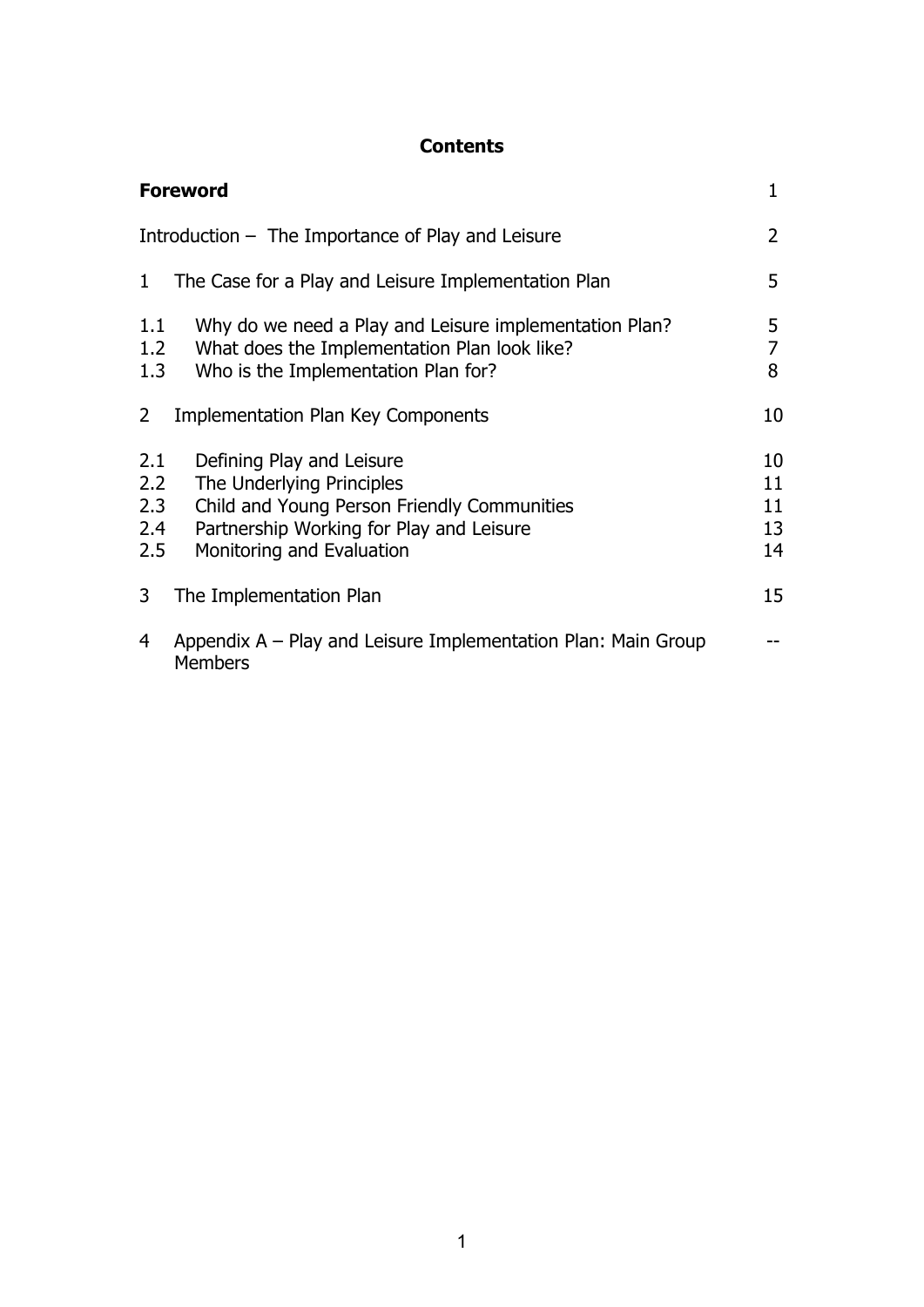#### **Foreword**

<span id="page-2-0"></span> 'The right to play is <sup>a</sup> child's first claim on the community. Play is nature's training for life. No community can infringe that right without doing enduring harm to the minds and bodies of its citizens.'

#### **David Lloyd George (1926)**

 This policy and implementation plan represents the starting point in the N.I Executive's ambitious aim of offering all children and young people here access to a range of quality play and leisure opportunities which support their development, their enjoyment and their growth. The Play and Leisure Implementation Plan is intended to be a working document, a document which will respond to changing needs over time, resulting in measurable improvements in line with identified objectives.

 The Play and Leisure Implementation Plan aims not only to improve communication and action between government departments and other groups and agencies, but also to promote and render more effective inter and cross departmental relationships in order to achieve the plan's aim and objectives.

 The implementation plan aims to change radically the way we think about and provide for children and young people's play. We recognise that this policy challenges both all those involved in its formulation and those organisations, agencies and groups that believe in the value of play and children's entitlement to quality play and leisure opportunities. We hope that agencies will take this plan into account whenever decisions are made that could or should affect children's play and leisure opportunities, either directly or indirectly.

 **Rt Hon Peter D. Robinson MLA Martin McGuinness MP MLA First Minister deputy First Minister**

Raid Nasson

 **Junior Minister Junior Minister Robin Newton MLA** 

A MARCHAN THE COMMUNICATION

Openy Ville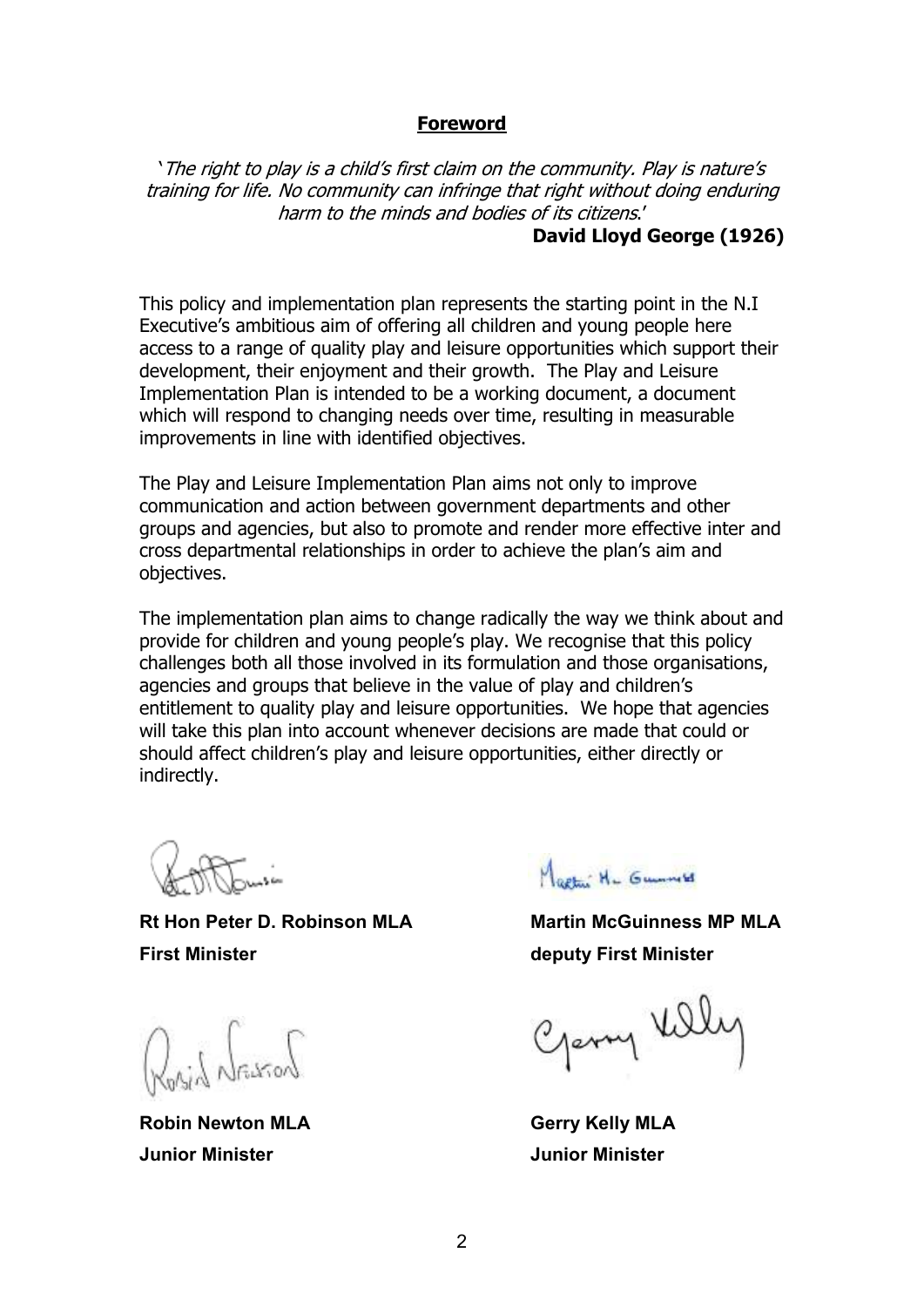# **INTRODUCTION THE IMPORTANCE OF PLAY AND LEISURE**

 Both play and leisure are vital components of a child's life. A child or young person's capacity for positive development may be inhibited or constrained if they are denied access to a range of stimulating play and leisure opportunities. Play and leisure are therefore essential for physical, emotional and spiritual growth, as well as for intellectual, educational development and achievement.

 Through play and leisure children and young people explore the physical and social environment; test out ideas and concepts and learn how to deal with situations that trouble or frighten them. Play helps children to develop self- confidence; a sense of themselves as individuals; enables them to make choices and to learn the connection between choice and consequences.

 The best play and leisure provision is designed to offer children and young people access to a wide range of experiences in settings which support acceptable levels of risk.

> Play is satisfying to the child, creative for the child and freely chosen by the child. Play may or may not involve equipment, be boisterous and energetic or quiet and contemplative, be done with other people or on one's own, have an end product or not, be light hearted or very serious.

 Through this implementation plan we aim to ensure that play and leisure opportunities are created which allow children and young people to explore, manipulate, experience and affect their environment within challenging settings, free from unacceptable levels of risk.

 In aiming to achieve this, we will at all times, seek to ensure that the child or young person retains choice and control over their own play and leisure experience as far as is possible.

 The plan should be read in conjunction with the Play and Leisure Policy Statement published in January 2009. For the purposes of the plan a child/young person is defined as someone up to 18 years of age. For children who are/have been in care or children with a disability the age limit extends to 21 years.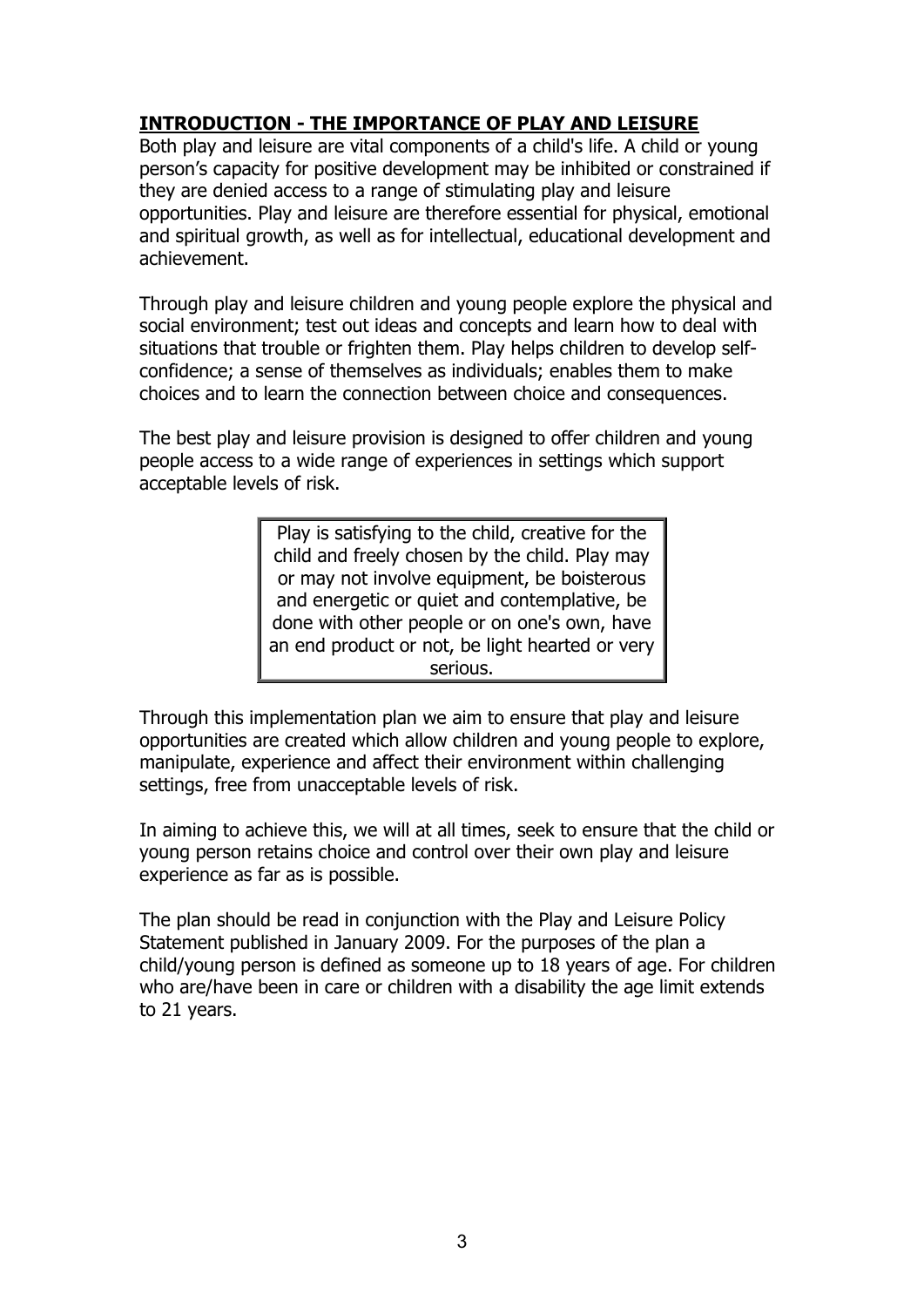#### **Benefits to engagement in play and leisure**

Evidence $<sup>1</sup>$  has highlighted the lifelong benefits which are derived from play</sup> and leisure in helping to reduce the stress of either work or study for children and adults alike. Play and leisure offers individuals an opportunity to refresh, to have fun, to socialise, to learn new skills and to widen knowledge and understanding.

 Through play and leisure children and young people are able to access opportunities which support social bonding, active citizenship and community cohesion. Play and leisure gives children the opportunity to increase their understanding of the world around them and can be a vehicle for inter-generational sharing and understanding.

 As previously noted research has highlighted that access to play and leisure is key to healthy, happy children and young people and brings a breadth of personal benefits to the individual which impact upon broader society<sup>2</sup> including:

- • positive physical and mental health development;
- supporting the development of brain capacity in early years;
- supporting a connection with nature and the environment;
- supporting broad holistic development incorporating areas such as physical literacy, cognitive skills and creativity;
- • providing opportunities for children and young people to assess and manage risk for themselves.

#### **Barriers to Play and Leisure**

<u> 1980 - Johann Barn, mars an t-Amerikaansk ferske</u>

 Despite the many benefits associated with play and leisure, many of our children and young people face restrictions on their play and leisure opportunities on a daily basis.

 Heavy traffic and congested roads; a loss of public open space; parental fears relating to child safety; a loss of informal supervision as a result of parents working and a historical under-investment in parks and playgrounds have all combined to reduce opportunities for play and leisure across many communities.

 $1$  Caldwell, L. L., and Smith, E.A. (1988) "Leisure: An overlooked component of Health Promotion", Journal of Public Health 79(2) 44-48

 $2$  Lester, S. and Russell, W. (2008) "Play for a Change: Play, Policy and Practice A Review of Contemporary Perspectives", Play England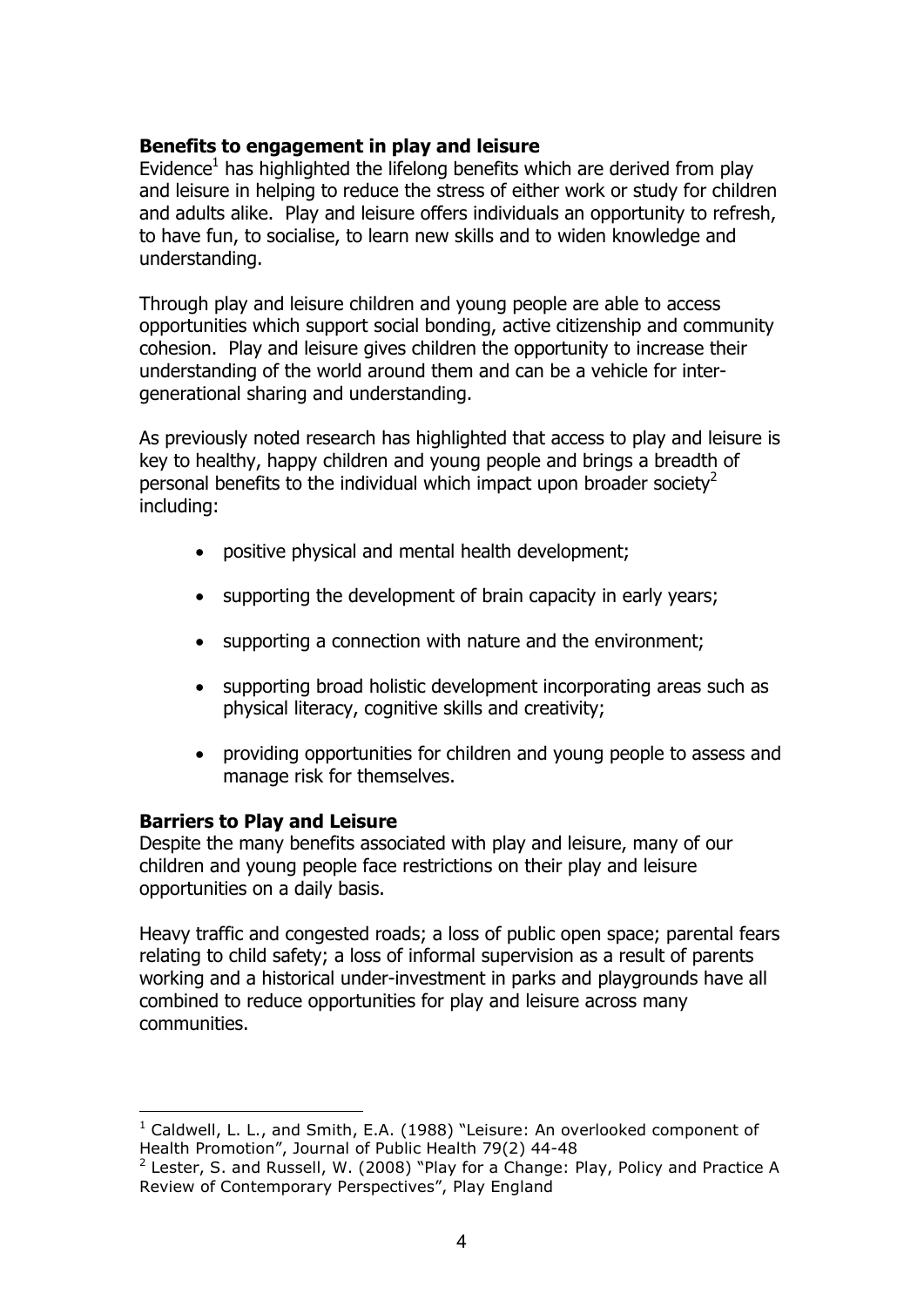<span id="page-5-0"></span> In addition, children and young people face further barriers which restrict access to play and leisure, including:

- A lack of tolerance and respect for children and young people in society;
- A lack of access to, and conflicts over the use of local spaces and places for play and leisure, in both rural and urban areas;
- The conflicting time pressures and constraints associated with modern living;
- Limited opportunities for inclusion and integration of children with disabilities or additional needs;
- Sedentary lifestyles, exacerbated by the growth in technology; and
- The limiting impact of poverty and other social conditions<sup>3</sup>.
- Contact, at an early age, with the criminal justice system

Whilst it is agreed that play and age-appropriate leisure activities are essential to a child's physical and emotional development they are often an aspect missing from the lives of children who come into contact with the criminal justice system. Introduction to such activities, even at a late stage, can be therapeutic through building confidence, empathy and teamwork. Play and leisure therefore form important elements in programmes aimed at diverting children and young people away from crime or further offending. They include activities that are informal and fun through to more challenging activities that promote personal achievement through, for example, the Duke of Edinburgh Award Scheme. We have the support of the Department of Justice on this and will work closely with them to realise.

 $3$  Beunderman, J., Hannon, C., and Bradwell, P. (2007) "Seen and Heard: Reclaiming the public realm with children and young people". London: Demos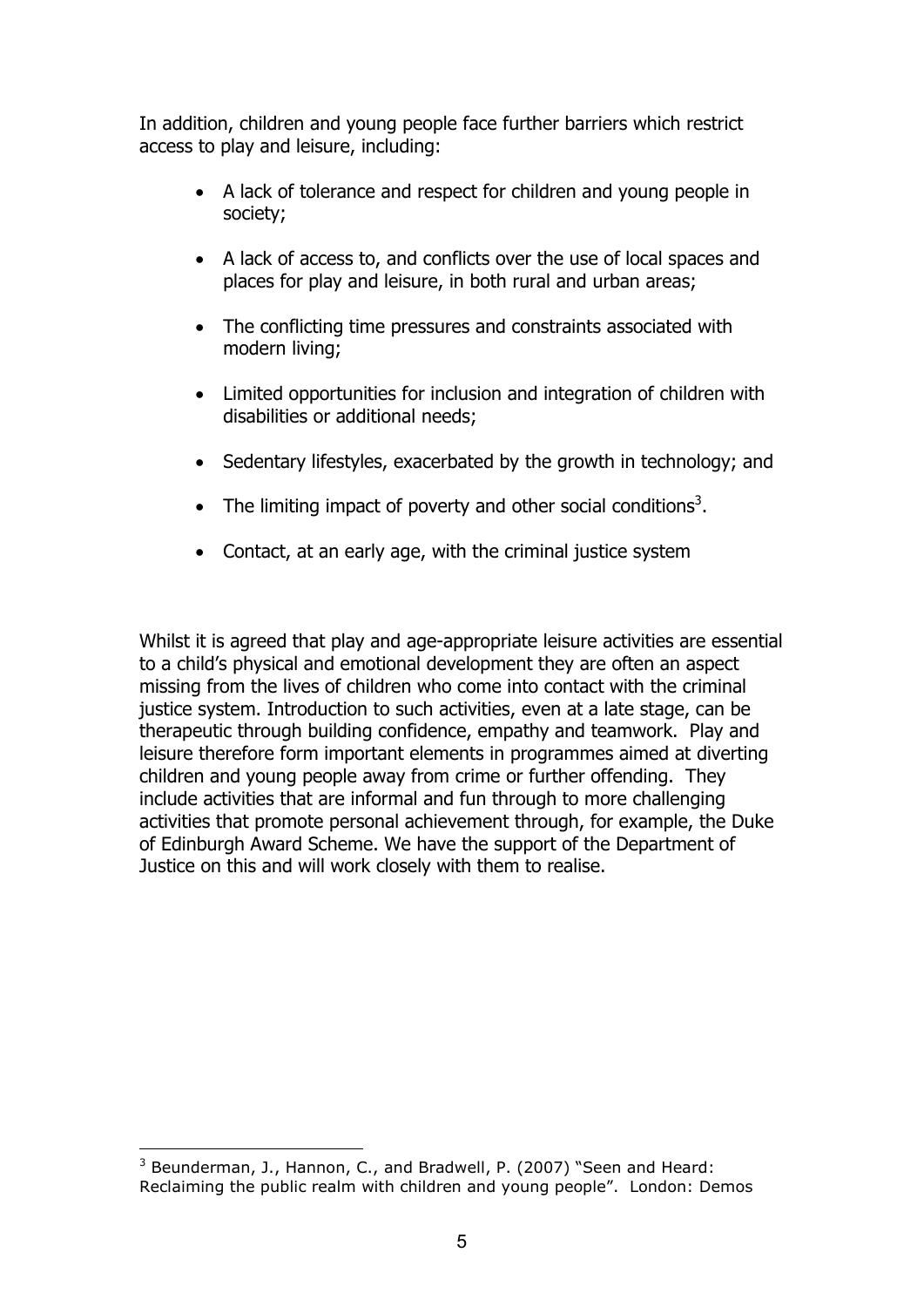## **SECTION 1: THE CASE FOR A PLAY AND LEISURE IMPLEMENTATION PLAN FOR NORTHERN IRELAND**

 **1.1 Why do we need a Play and Leisure Implementation Plan?** The impact of, and the cross-cutting nature of play and leisure has become increasingly recognised, both globally and nationally, as a priority area for both government and for broader society.

 Government departments, local councils, statutory organisations and communities have become increasingly aware of the important role of play and leisure in improving outcomes for children and young people.

 In recognition of this, in February 2009, the Northern Ireland Executive published a Play and Leisure Policy Statement which set out its commitment to ensuring a happier and healthier future for all of our children and young people.

 The Play and Leisure Policy Statement is firmly anchored within, and is recognised as a key driver in seeking to achieve the aims of the ten-  year children and young people's Strategy '**Our Children and Young People – Our Pledge'<sup>4</sup>**

 Underpinned by the United Nations Convention on the Rights of the  Child5 (UNCRC), '**Our Children and Young People – Our Pledge'** recognises the importance of play and leisure in improving outcomes for all children and young people across its six identified focus areas of:

• Health;

<u> 1980 - Johann Barn, mars an t-Amerikaansk ferske</u>

- Enjoyment, learning and achieving;
- Living in safety and with stability;
- Experiencing economic and environmental well-being;
- Contributing positively to community and society; and
- Living in a society which respects their rights.

 We recognise that through play and leisure and the benefits it can bring about, there is an opportunity to contribute to all six outcomes of 'Our Children and Young People – Our Pledge'. Equally, we recognise that by addressing wider issues connected to the six outcomes, we can

 $4$  "Our Children and Young People – Our Pledge", Office of the First Minister and Deputy First Minister (OFMDFM) (2006) Deputy First Minister (OFMDFM) (2006)<br><sup>5</sup> UNCRC ratified by the UK Government in December 1991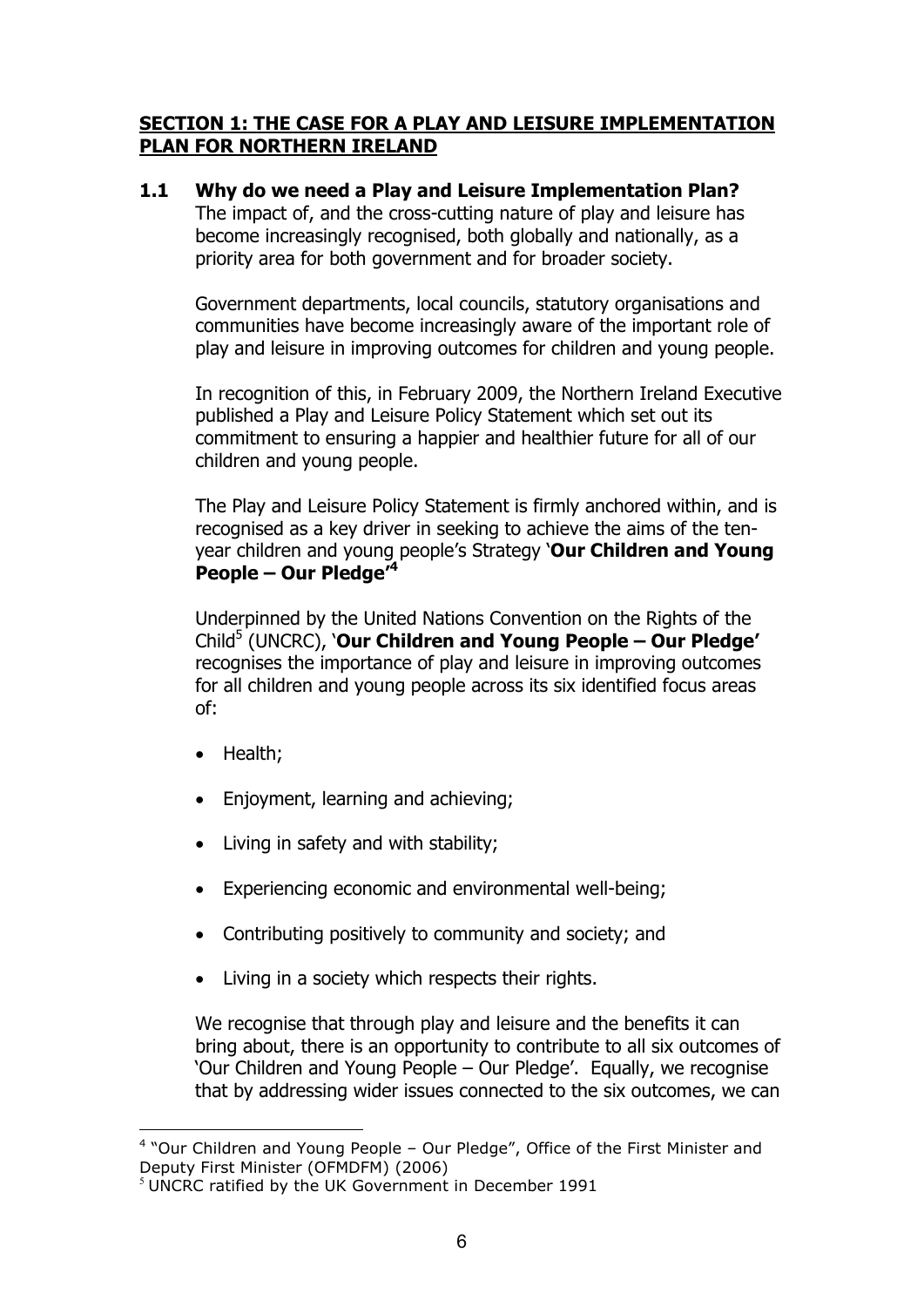<span id="page-7-0"></span> collectively increase the ability of children and young people to secure their right to play and leisure.

 This implementation plan outlines how the Executive will deliver on its Play and Leisure policy vision, which is:

## "to recognise, respect and resource play is to recognise,  **respect and value childhood".**

 To realise the UNCRC (1989), in particular Article 31, this plan will contribute to creating a society that respects and progresses the right of all children and young people to access play and leisure.

> "Every child has the right to rest and leisure, and to engage in play and recreational activity appropriate to the age of the child and to participate freely in cultural life and (UNCRC, Article 31 part 1) the arts"

 Underpinned by the active participation and engagement of children, young people and a range of cross-sectoral stakeholders, the plan aims to provide a broad mechanism for improving play and leisure opportunities, through:

- $\triangleright$  raising public awareness about the benefits of play and leisure for children and young people;
- $\triangleright$  improving the quality of, and enhancing access to existing play and leisure services;
- $\triangleright$  supporting the development of new innovations in play and leisure;
- $\triangleright$  utilising public spaces for play and leisure;
- > reflective professional practice and workforce development.

 We believe that every child and young person needs, and is entitled to, play and leisure. Through this implementation plan we will strive to create opportunities that will allow children and young people to explore, manipulate, experience and affect their environment within challenging settings free from unacceptable levels of risk; at all times giving key importance to the child's choice and control over their own experience.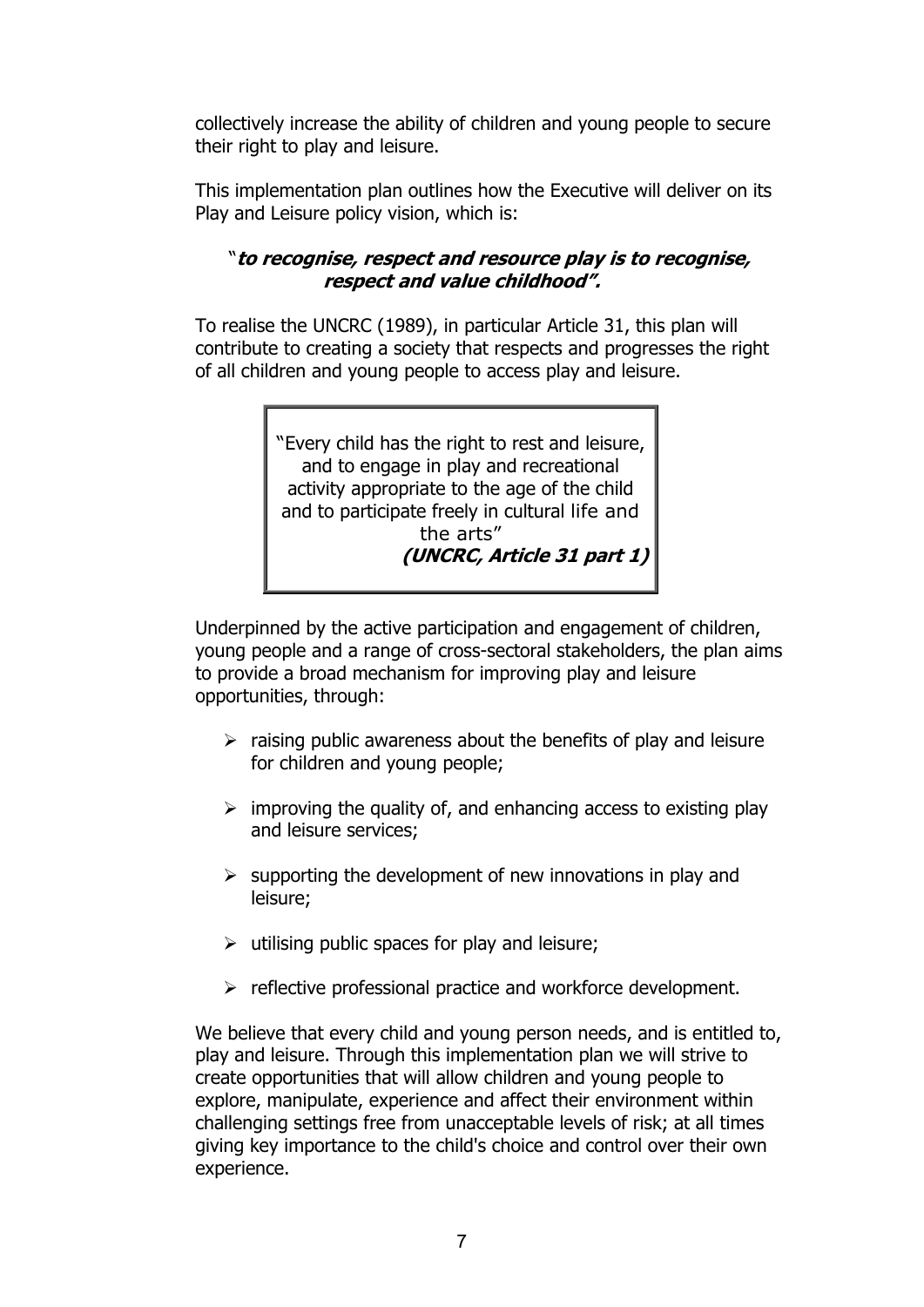<span id="page-8-0"></span> If we are to achieve our aims it is critical that play and leisure provision is welcoming and accessible to every child, irrespective of gender, economic or social circumstances, background or origin, or individual capacities and abilities. Through this plan we will work to ensure that play and leisure provision is inclusive, meeting the needs of all children and young people in both supervised and non-staffed situations.

 Although UNCRC article 31 focuses attention on the child's right to Play and Leisure, through Play and Leisure, we can contribute to the child's ability to enjoy other UNCRC rights such as the right to health (article 24) the child's opinion (article 12) the right to freedom of assembly (article 15) the right to inclusion for children with a disability (article 23).

#### **1.2 What does the Implementation plan look like?**

 This document has been set out in 3 sections, with each section providing further detail as outlined below:

- **Section 1 –** Outlining the **context and purpose**, making clear what  the Play and Leisure implementation plan is about.
- **Section 2** Explains the **key components** of the plan.

 This section looks in particular at how play and leisure is defined and outlines the underpinning principles and ideas that have to date guided the process of development. This section also outlines the three key areas of work to be undertaken in a bid to secure child friendly communities:

- � Places and Spaces for Play and Leisure
- $\triangleright$  Access to Play and Leisure
- $\triangleright$  Championing for play and Leisure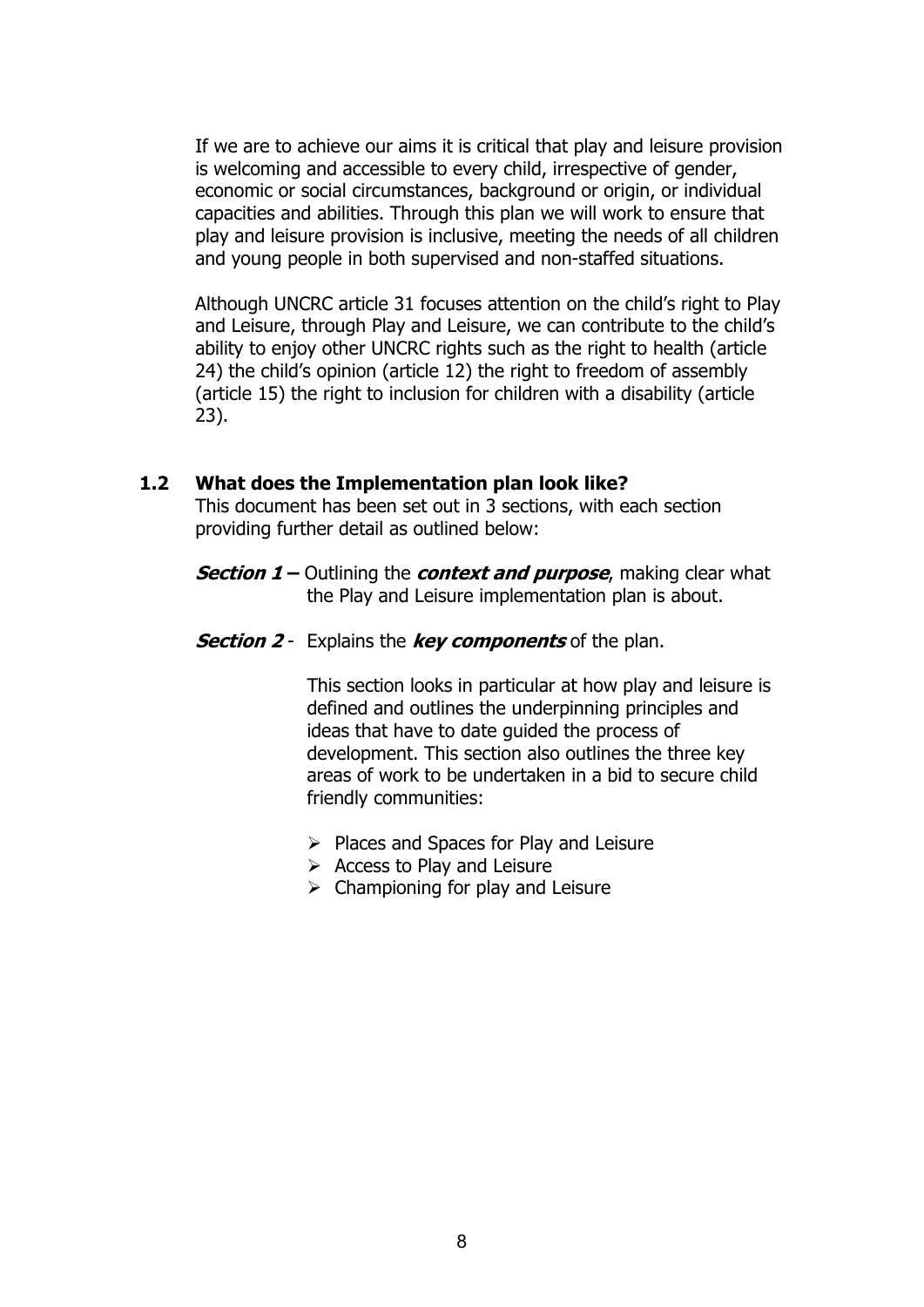

Aligned with these key areas the plan considers a number of cross cutting issues, which include:

- Continuous Professional and Workforce development;
- Meeting the particular needs of groups of children (i.e. children with disabilities and children from migrant communities);
- The risk benefit debate;
- The active participation of children and young people
- **Section 3 -** Outlines the key activities to be undertaken, alongside the monitoring systems to be put in place and the identification of those with lead responsibility for realising the plan.

#### 1.3 Who is the Implementation Plan for?

Over recent years, play and leisure has become increasingly recognised as a cross cutting issue, impacting at both a social policy and operational delivery level across all government departments and statutory bodies.

In developing this plan we have recognised that no one organisation (statutory, voluntary or private) has the authority, the power or the resources to meet in full the objectives contained within the Play and Leisure Implementation Plan. With this in mind the implementation plan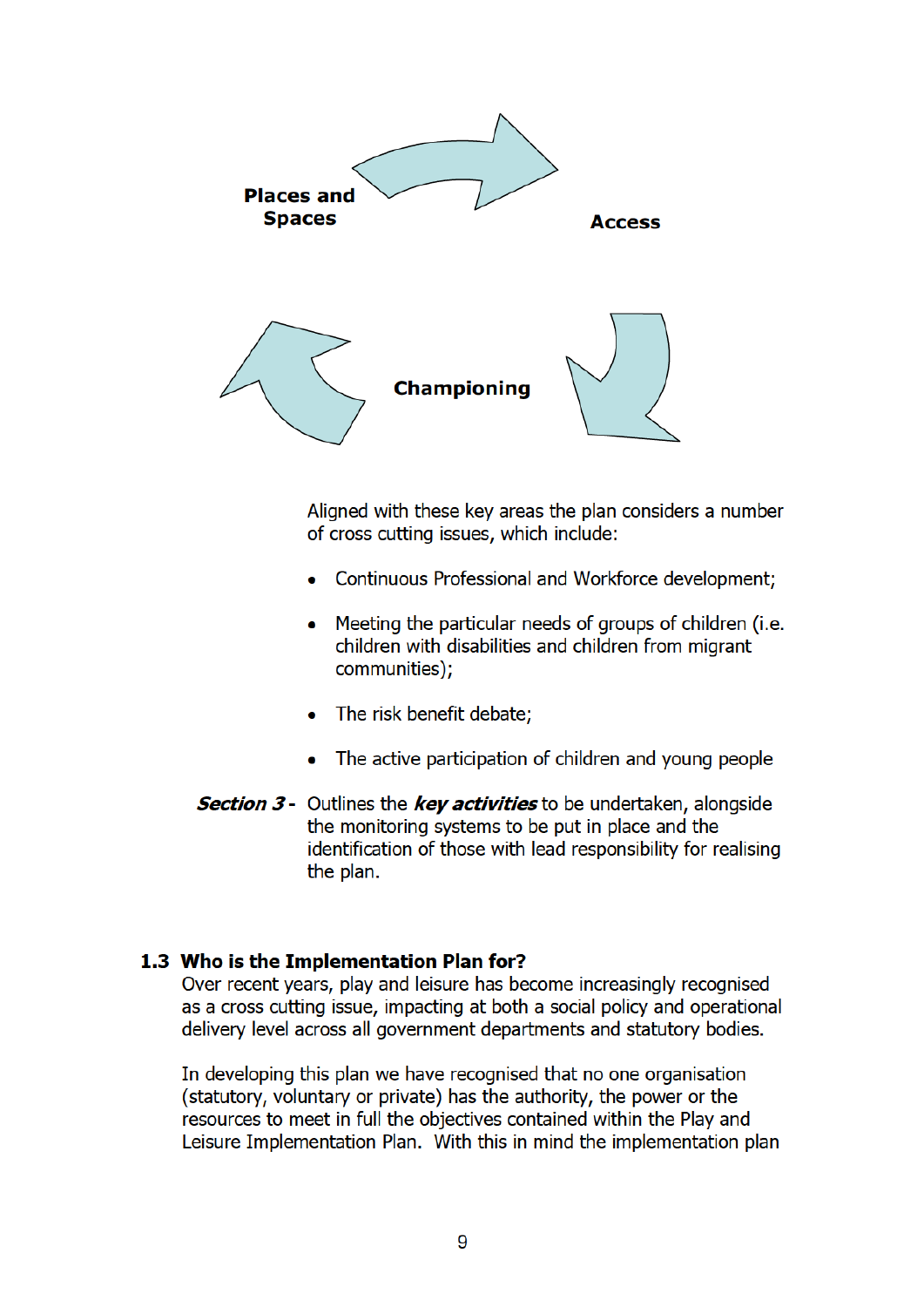<span id="page-10-0"></span>has been developed by a multi-agency group made up of key stakeholders. For a list of sub-group members please see **Appendix A.** 

 If we are to successfully deliver the actions required to bring about change and improvement, consideration must be given as to how we can best pool resources and work together more closely. Partnership working to jointly deliver key outcomes will be critical to the successful implementation of the play and leisure implementation plan.

 The plan recognises that many stakeholders have played, and continue to play, a significant role in the realisation of play and leisure at a number of levels. Many organisations, including departments have had a key role to play in the provision, delivery and maintenance of play and leisure services and sites. We do recognise of course that we are not starting from scratch. Departments have already begun to recognise the real benefits which can be realised through play and to invest in it. For example considerable resources have been provided under Neighbourhood Renewal to develop or improve the community play and leisure facilities in these areas. In the last three years (07/08 – 09/10) almost £9m has been provided from the Neighbourhood Renewal budget to provide new or enhance existing, play and leisure facilities.

 It is envisaged that this implementation plan will be used by a broad range of stakeholders including Government Departments, local councils, statutory and voluntary organisations, the private sector, local community groups, parents, carers and children and young people.

 The Play and Leisure Implementation Plan is scheduled to run until 2016 in line with the 10 year Strategy for Children and Young People, 'Our Children and Young People – Our Pledge'. OFMDFM will co-ordinate the development of progress reports to monitor implementation and work closely with the lead departments and agencies identified against the actions in the plan.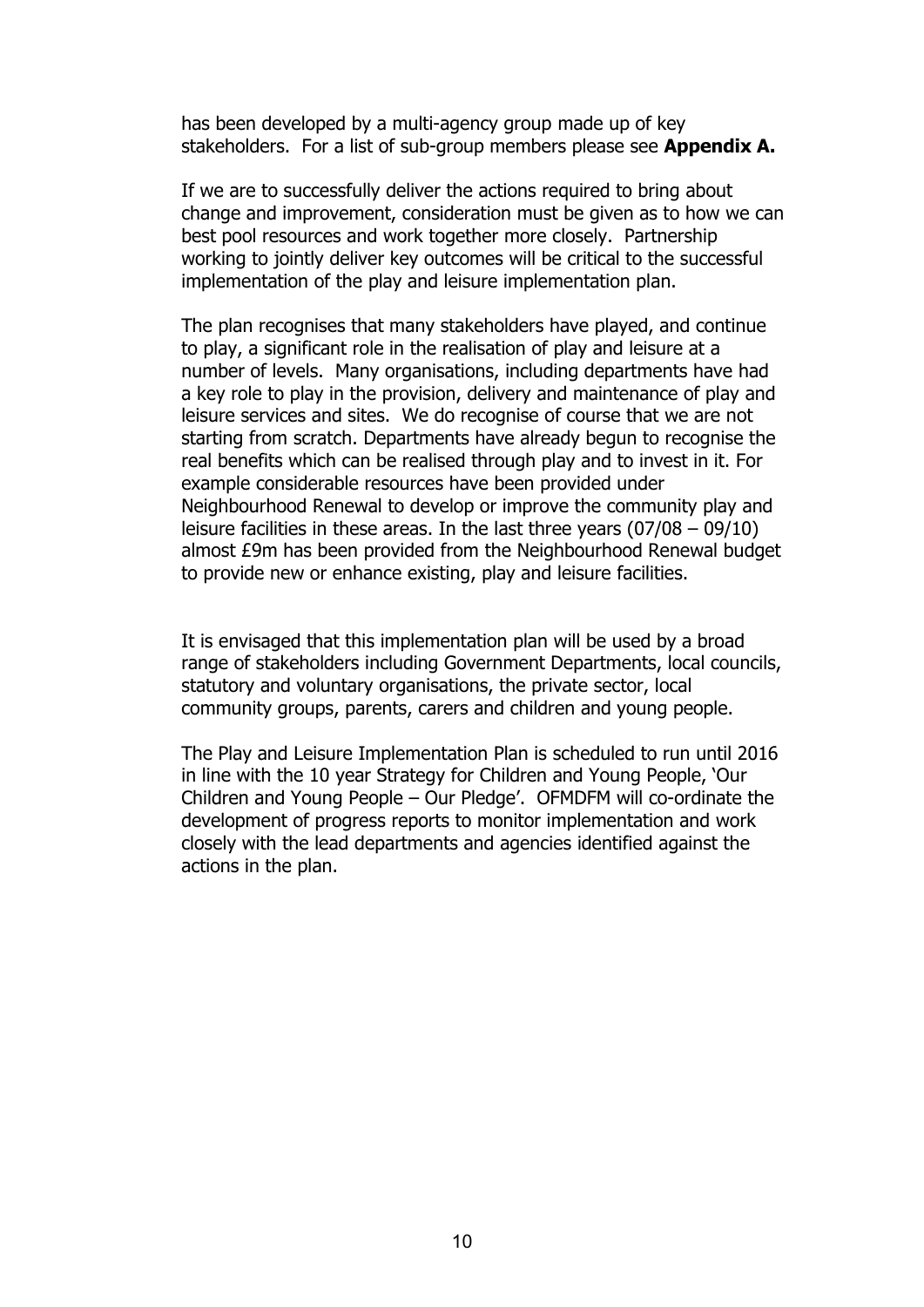# <span id="page-11-0"></span> **SECTION 2: IMPLEMENTATION PLAN KEY COMPONENTS**

## **2.1 Defining Play and Leisure**

 The terms 'play' and 'leisure' can mean different things to different people. In developing the implementation plan the sub-group agreed the following definition:

 'The right to play and leisure is an intrinsic entitlement of childhood (Article 31, UNCRC). Play is a natural and universal drive in childhood.

 Play and leisure is an essential element and contributory factor to supporting children's physical and emotional well-being, growth, learning and development.

 Play and leisure can support children's creativity and cultural awareness.

Play and leisure can be structured, non-structured, formal and non–formal.

 Through play and leisure children and young people explore the world around them and learn to take responsibility for their own choices.'

 It is important to recognise that the dividing line between what constitutes 'play' activity and what constitutes 'leisure' activity can often be blurred. Activities which are seen as being part of 'play' for younger children are often seen by older young people as 'leisure' and vice versa.

 The most commonly accepted definition describes play as "Freely chosen, personally directed, and intrinsically motivated behaviour that actively engages the child. It can be fun or serious…by playing children learn and develop as individuals and as members of the community"6

 Through play, children explore the world around them and make meaning of it for their own lives. When children are given the freedom to follow their own ideas and interests, in their own way and for their own reasons play can become a hugely powerful tool.

 $<sup>6</sup>$  Hughes, B. and King, F. (1984)</sup>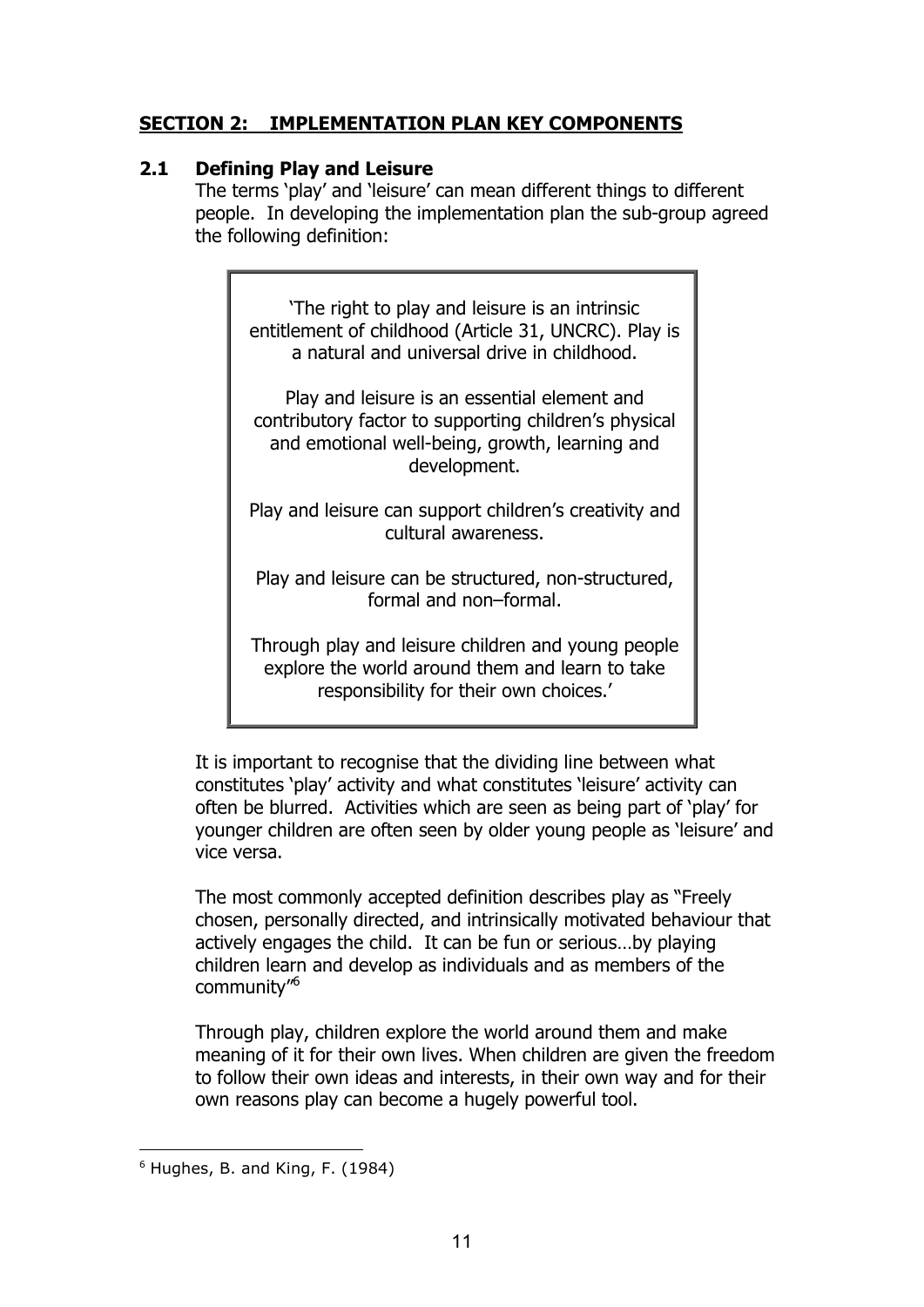The term leisure is most often used to describe a period of recreational time spent engaged in an activity that is enjoyable to the individual. This may include a diverse range of activities which can be fun or serious, ranging from attending organised events to meeting with friends or going to the cinema.

#### **2.2 The Underlying Principles**

  Consistent with '**Our Children and Young People – Our Pledge'** the following principles underpin the Play and Leisure implementation plan:

- **Accessibility:** There should be sufficient provision of, and transport to and from, places and spaces for play and leisure to meet the needs of children and young people;
- **Affordability:** Costs associated with play and leisure should be affordable, enabling children and young people to access provision and opportunities;
- Flexibility: service providers should be flexible in delivering play and leisure opportunities to meet the needs of children & young people based on their views**;**
- • **Diversity:** Through play and leisure, children and young people should have access to a diverse range of people, places, spaces, opportunities and experiences.
- **Integration:** Play and leisure services and opportunities should support all children & young people to participate fully in building community cohesion;
- **· Inclusion:** all children & young people irrespective of race, ethnic origin, class, gender, sexual orientation, ability, religion or age should have an equal opportunity to be involved in play and leisure;
- • **Quality:** all play & leisure activities and places should be fit for purpose and meet quality standards;
- **Participation:** all children & young people have the opportunity to participate actively in decisions that may affect their play and leisure.

#### **2.3 Child and Young Person friendly Communities**

 The Play and Leisure Implementation Plan seeks at its core to build children and young person friendly communities.

 A child and young person friendly community is one in which children and young people are active participants; their voices and opinions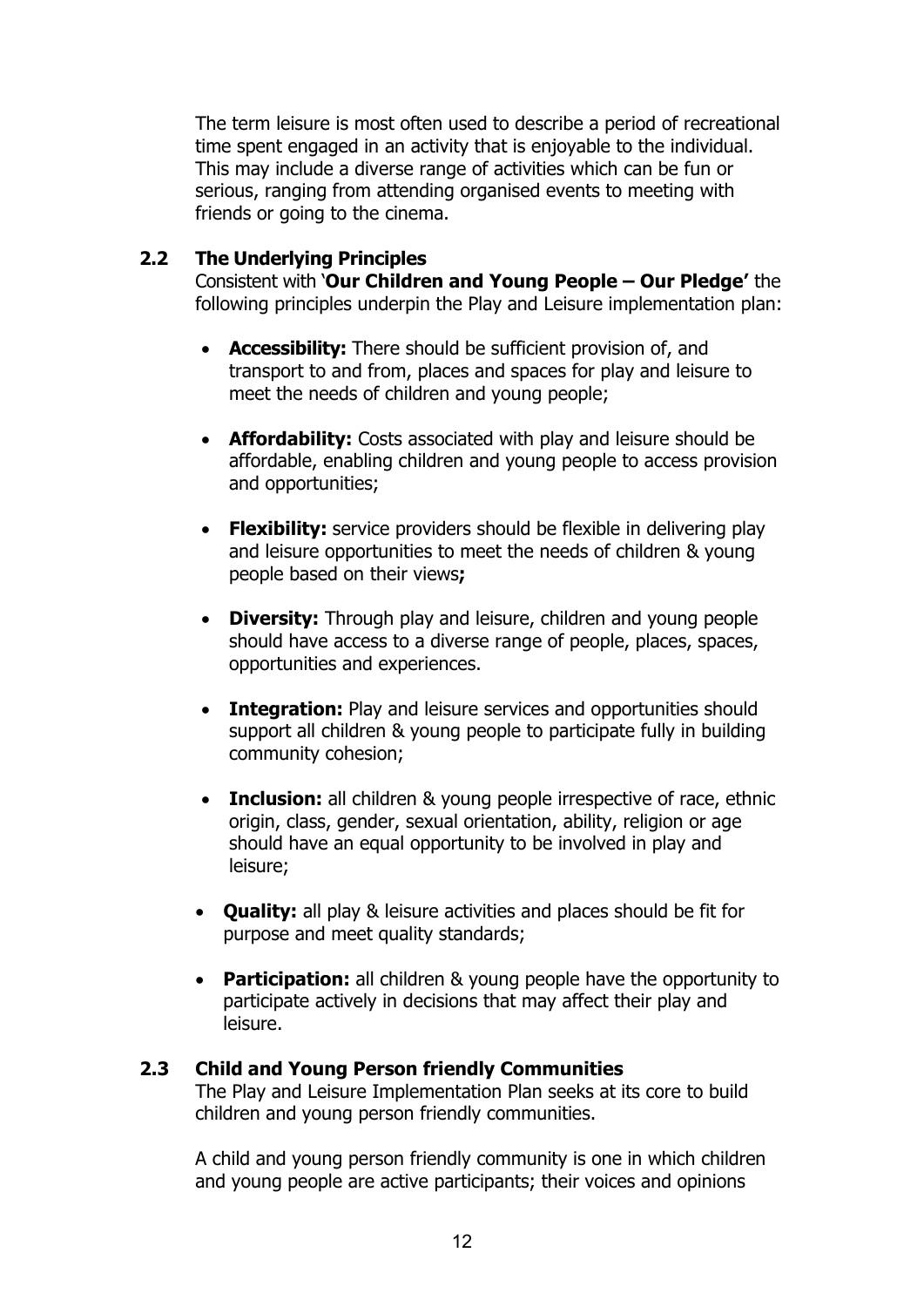<span id="page-13-0"></span> taken into consideration, influencing and informing decision making processes.

"A child-friendly city is a city, or any local system of governance, committed to fulfilling children's rights. It is <sup>a</sup> city where the voices, needs, priorities and rights of children are an integral part of public policies, programmes and decisions. It is, as <sup>a</sup> result, <sup>a</sup> city that is fit for all"

> Child Friendly Cities Framework for Action (UNICEF, 2004)

 As detailed earlier in this document, there exist many obstacles which preclude children and young people's play within many communities, ranging from heavy traffic, to parental fears for safety and poorly kept or maintained public spaces. In many of our neighbourhoods children and young people have limited opportunities for play and leisure resulting in a loss of the enjoyment, freedom, confidence and the independence that this activity provides.

 As a further consequence, many communities lack the positive experience of seeing children and young people hanging out and playing in public spaces.

 The sight and sound of children playing and having fun is a sign of a healthy, vibrant community. Children and young people are entitled to use shared public space and should be encouraged to do so. Through this plan we want to create the right conditions for the development of child friendly communities which demonstrate respect for children and young people and value them as part of a wider community. We want our public spaces to be places where individual children and young people and the wider community are at ease with each other.

 Through the realisation of the actions contained within this plan we will begin to develop 'child and young person friendly communities', evidenced by:

#### **Spaces and places**

- Well maintained parks and open spaces which encourage and support play and leisure;
- Local neighbourhoods that are designed and planned with children and young people;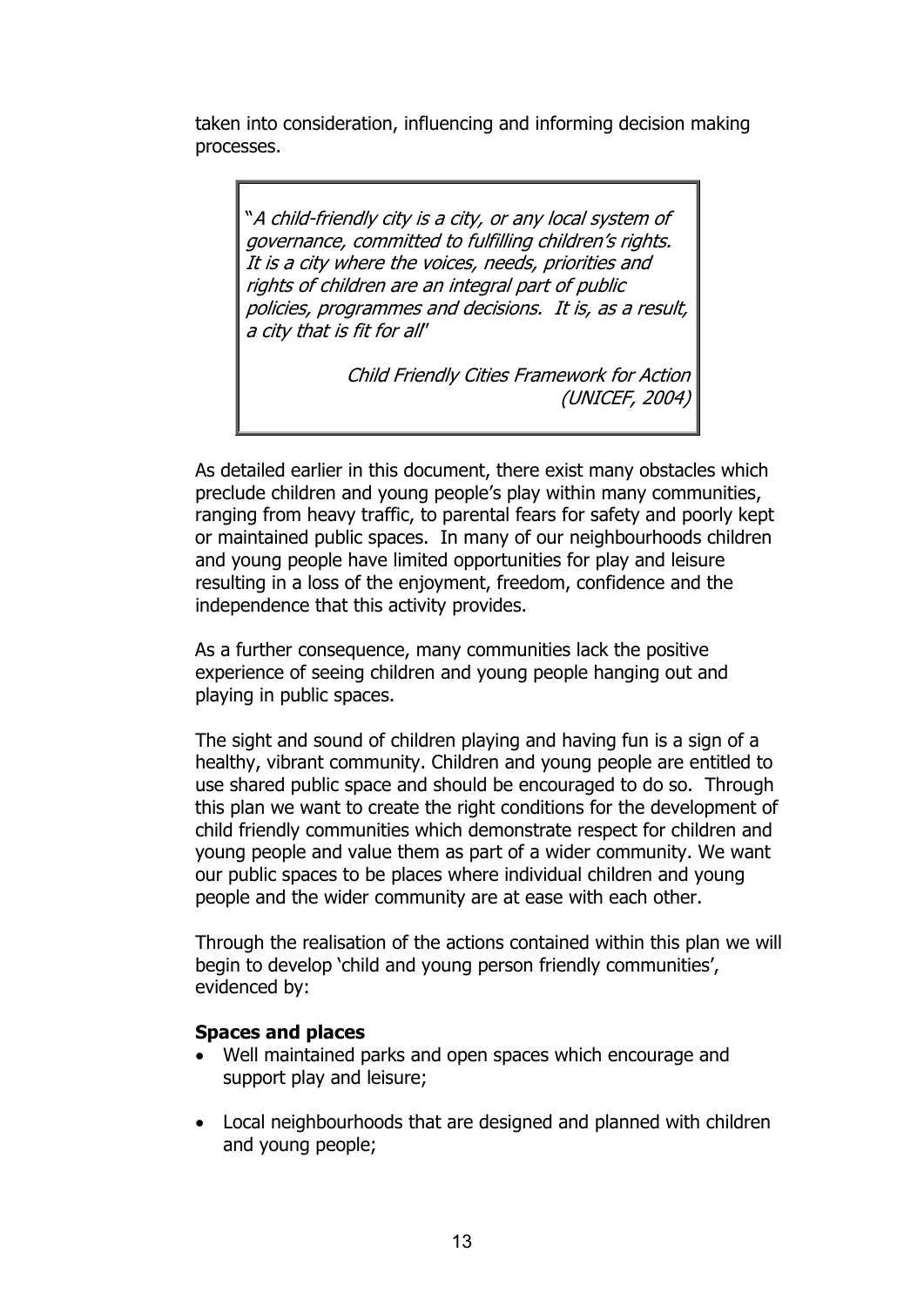- <span id="page-14-0"></span>• Communities in which children and young people have a clear stake in the use and designation of public spaces; and
- Neighbourhoods in which children, young people, families and communities take an active role in the development of local play and leisure spaces.

#### **Access to Places and spaces**

- That are welcoming, attractive and engaging for all including disabled children, children with additional needs and children from minority groups;
- In which all children and young people can move around in and be safe. Where they can be creative and experience nature
- Where routes to and from play and leisure spaces for children and young people are safe and accessible
- Which give children and young people the opportunity to play freely in their local neighbourhoods'. Local streets, estates, green spaces, parks and town centres

#### **Championing**

<u> 1980 - Johann Barn, mars an t-Amerikaansk ferske</u>

 As evidenced throughout this document, research and engagement with children and young people has consistently highlighted the important role of play and leisure in their lives<sup>7</sup>.

 Where children and young people are actively engaged within the decisions which impact upon the community, they often offer many practical and strategic suggestions for the improvement of play and leisure which impact on, and influence services. Through this implementation plan we aim to place children and young people centrally within our services; our organisations; our families and our communities.

 In seeking to achieve our aims, this implementation plan will create and support opportunities for children and young people to express their views freely on all of the matters which affect them, and will ensure that those views are given due weight of consideration.

 $^7$  (Kilkelly, U.; Kilpatrick, R.; Lundy, L.; Moore, L.; Scraton, P.; Davey, C.; Dwyer, C. & McAlister, S. (2004) "Childrens Rights in Northern Ireland", Belfast, Northern Ireland Commissioner for Children and Young People (NICCY) and Queens University Belfast) (McAlister, S., Scraton, P., Haydon, D. (2009) "Childhood in Transition: Experiencing Marginalisation and conflict in Northern Ireland", Belfast, Queens University/Save the Children/Prince's Trust).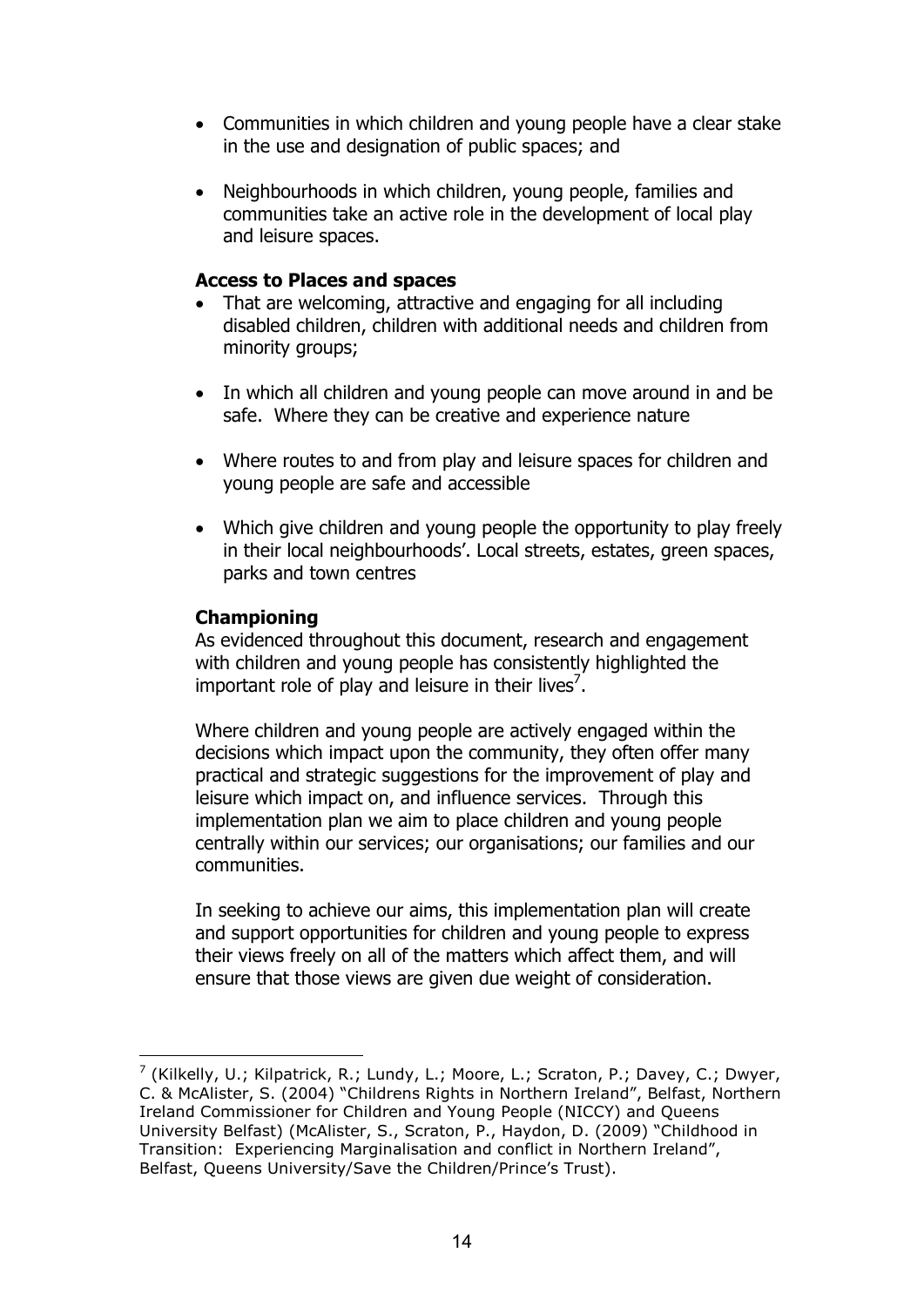## <span id="page-15-0"></span> **2.4 Partnership Working for Play and leisure**

 The Play and Leisure Implementation Plan has been developed to reflect the ethos of partnership working, aiming to achieve a coordinated and multi-disciplinary approach to play and leisure provision, strengthening working relations between the key children and young people's service providers in Northern Ireland.

 In seeking to deliver the implementation plan it is proposed that local play and leisure partnerships be established. The pooling of financial and non-financial resources and expertise would ensure that play and leisure services, opportunities and experiences are grounded in the needs of local communities.

 Through such an approach it is our belief that we can better support a culture in which service providers:

- have a greater awareness and appreciation of the impact their actions have on wider agendas;
- can support each other in delivering common goals; and
- can maximise resources so as to add value to the opportunities available to children and young people.

#### **2.5 MONITORING AND EVALUATION**

 Monitoring and evaluation involves looking at the individual parts of the implementation plan including the outcomes and targets. Understandably, many of the high level outcomes are difficult to measure and are not necessarily quantifiable. Measurement may often be through feedback from young people and ongoing monitoring of their views about the play and leisure facilities in their local communities. OFMDFM will however be developing an indicator set which will go some way towards measuring the delivery of the outcomes.

 However, integrated planning for play and leisure outcomes is a relatively new concept it is therefore likely for some trial and error to occur. An important consideration will be meeting levels of expectation. The implementation plan sets out a timetable of actions so periodic checking will be crucial, the reality is that some aspects will be quite easy to implement whereas others will be quite challenging and may require further time for realisation.

 OFMDFM will take responsibility for monitoring and evaluating the implementation plan. The first review will take place one year after the publication of the agreed plan.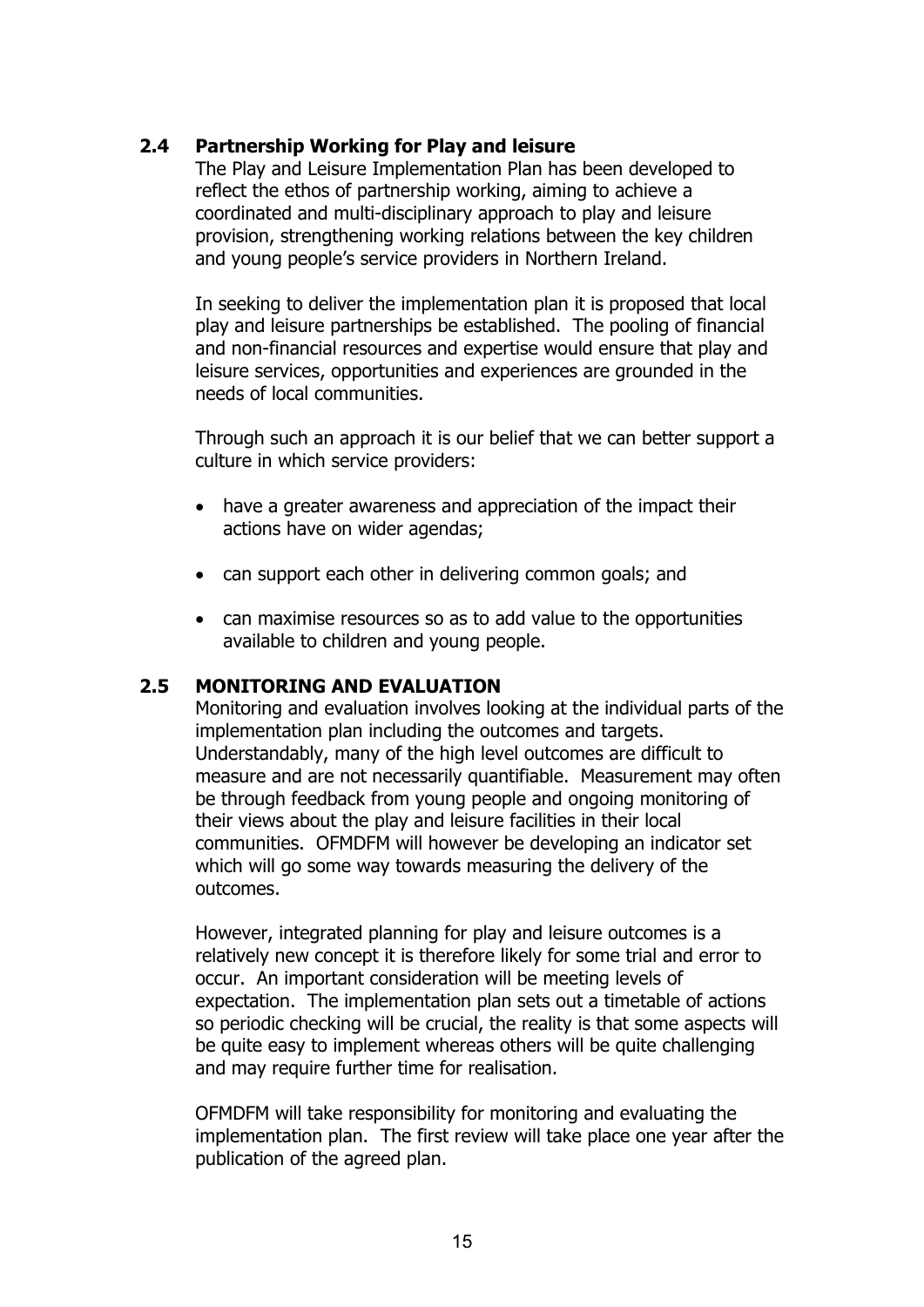# **PART 3: THE IMPLEMENTAION PLAN – attached as separate document**